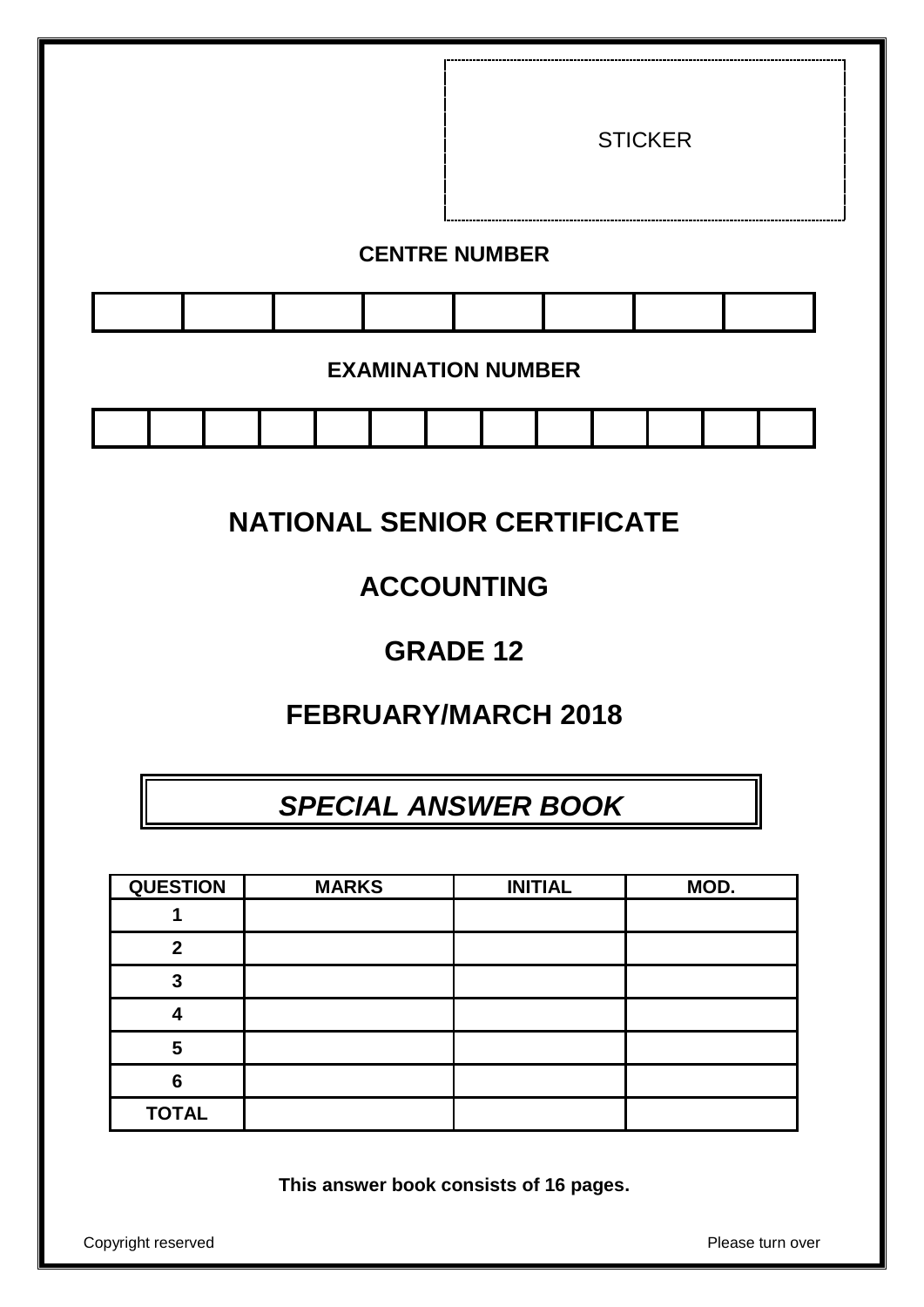- **1.1 DEBTORS' AGE ANALYSIS**
- **1.1.1 Explain why the debtors' age analysis is considered to be an effective internal control measure. State ONE point.**

**1.1.2 Explain TWO different problems highlighted by the debtors' age analysis. In EACH case, provide the name of a debtor and figure(s). PROBLEM DEBTOR AND FIGURE(S)**

#### **1.2 DEBTORS' RECONCILIATION**

#### **1.2.1 CORRECTIONS TO THE DEBTORS' CONTROL ACCOUNT ON 30 NOVEMBER 2017**

| <b>Balance before errors and omissions</b> | 25 700 |
|--------------------------------------------|--------|
|                                            |        |
| (ii)                                       |        |
| (iii)                                      |        |
| (iv)                                       |        |
| (v)                                        |        |
| <b>Correct Debtors' Control balance</b>    |        |
|                                            |        |

**2**

**6**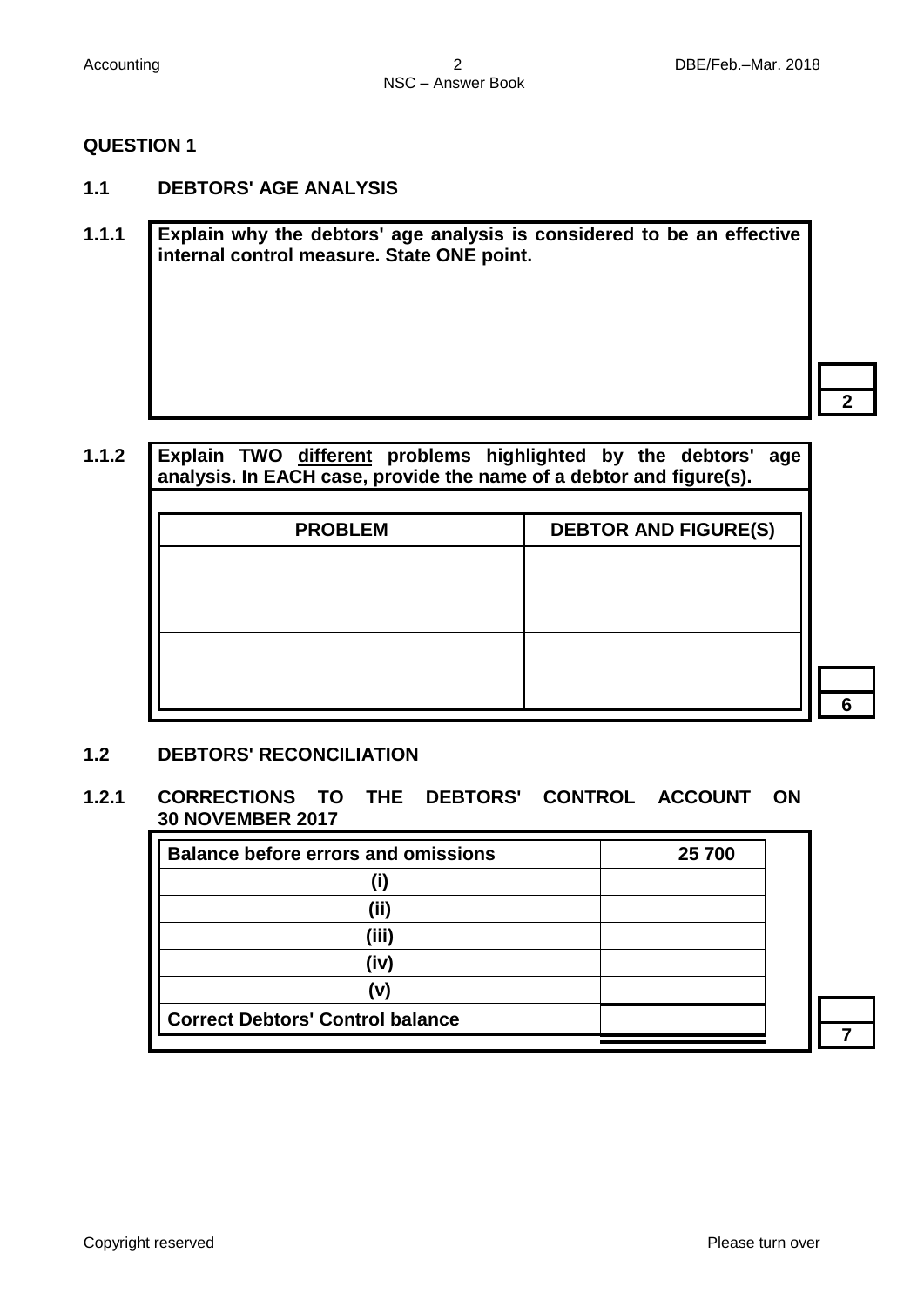**1.3.1 Calculate the VAT amount that is either receivable from or payable to** 

# **1.2.2 DEBTORS' LIST ON 30 NOVEMBER 2017**

**SARS on 31 July 2017.**

| <b>L Nkosi</b>                        | (5 700   |  |
|---------------------------------------|----------|--|
| <b>S</b> Muller                       | (11 100  |  |
| <b>M</b> Welthagen                    | $-1$ 900 |  |
| <b>B</b> Sandleni                     | (15 900  |  |
| <b>Correct total of Debtors' List</b> |          |  |

**10**

- 
- **11**

**1.3.2 Nomvula has ordered goods with a marked price of R35 000 from Beta Suppliers.** 

> **The sales director of Beta Suppliers, Jim Frow, has offered to sell these goods to Nomvula for R15 000, provided that they do not have to issue an invoice.**

**Comment on the offer made by Jim. State TWO points.**

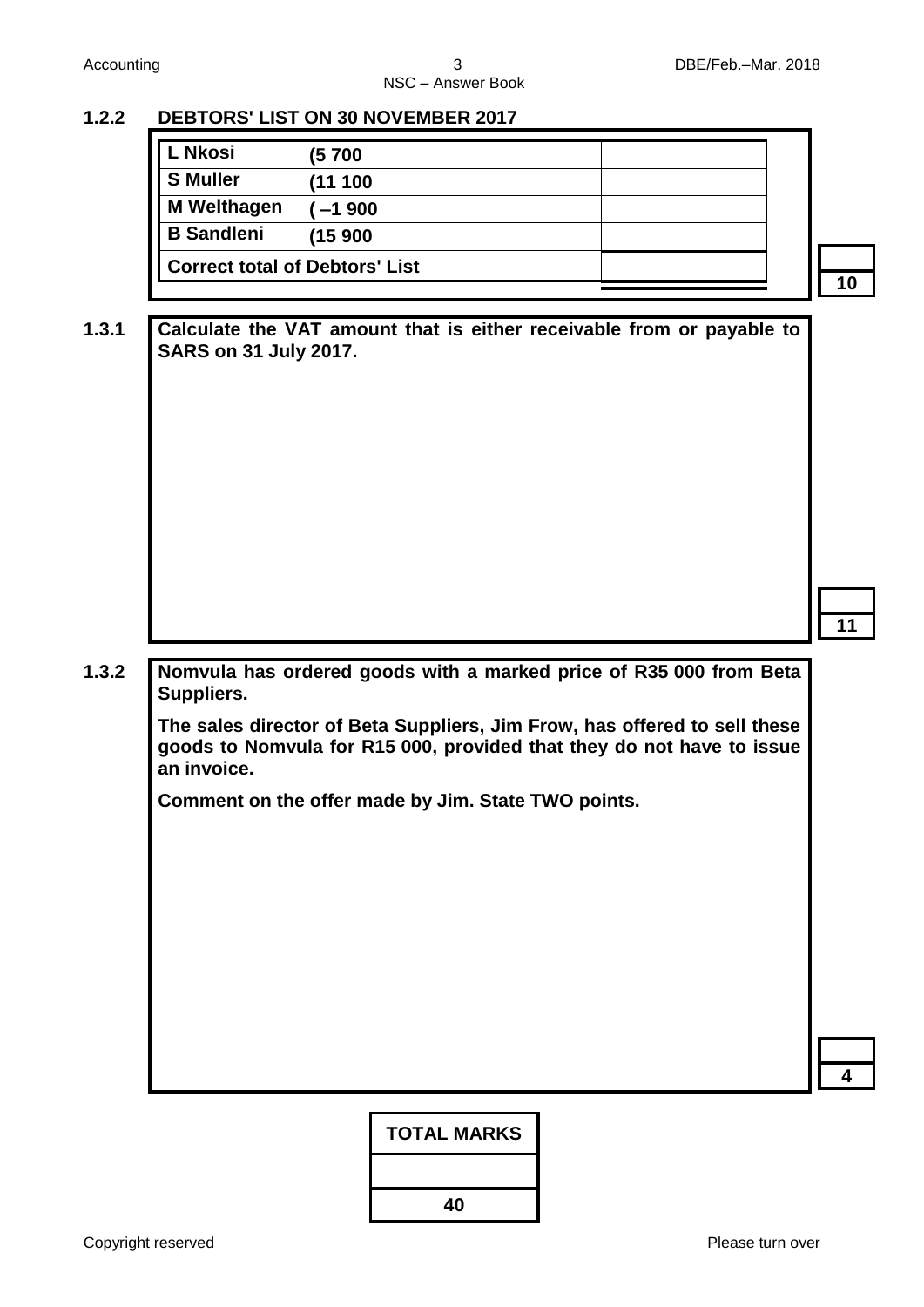| 2.1.1                                                                                                          |  |
|----------------------------------------------------------------------------------------------------------------|--|
| 2.1.2                                                                                                          |  |
| 2.1.3                                                                                                          |  |
|                                                                                                                |  |
| Calculate the value of the closing stock according to the FIFO method<br>on 31 December 2017.                  |  |
|                                                                                                                |  |
|                                                                                                                |  |
|                                                                                                                |  |
| Calculate the cost of sales.                                                                                   |  |
|                                                                                                                |  |
|                                                                                                                |  |
|                                                                                                                |  |
|                                                                                                                |  |
| Calculate the gross profit.                                                                                    |  |
|                                                                                                                |  |
|                                                                                                                |  |
|                                                                                                                |  |
|                                                                                                                |  |
| Calculate the value of the closing stock on 31 December 2017 by using<br>the weighted-average method.          |  |
|                                                                                                                |  |
|                                                                                                                |  |
|                                                                                                                |  |
|                                                                                                                |  |
|                                                                                                                |  |
|                                                                                                                |  |
| What will be the effect on the gross profit if the owner changes to this<br>valuation method? Provide figures. |  |
|                                                                                                                |  |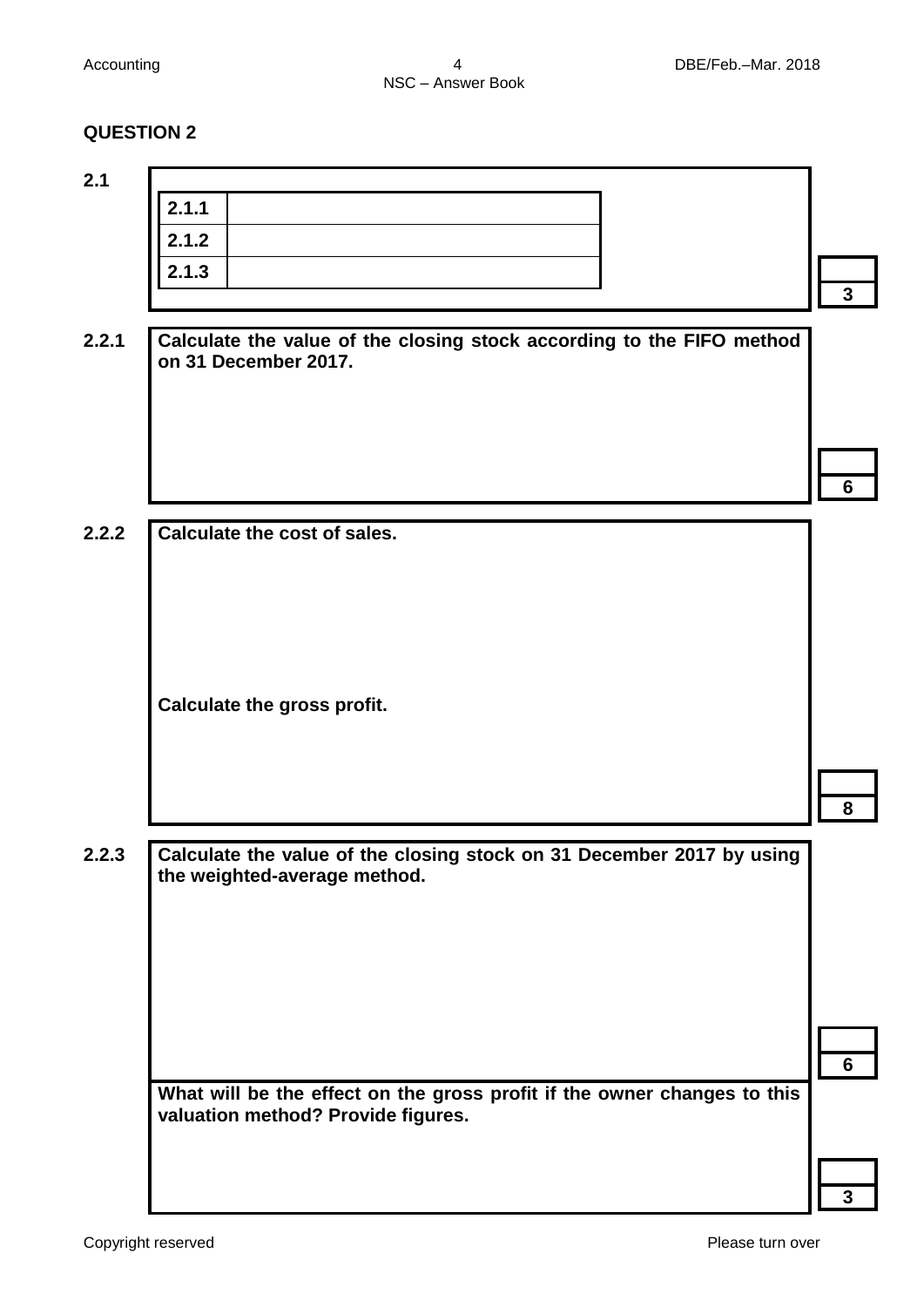**2.3 You are provided with information relating to Leno Furnishers. They sell tables, chairs and beds for cash only. The owner is concerned that the figures provided reflect poor internal control and decision-making.** 

> **Identify ONE problem for each product. Quote figures. In EACH case, give advice on how to solve the problem.**

| <b>Product</b> | <b>Problem (with figures)</b> | <b>Advice</b> |
|----------------|-------------------------------|---------------|
| <b>Tables</b>  |                               |               |
| <b>Chairs</b>  |                               |               |
| <b>Beds</b>    |                               |               |

| <b>TOTAL MARKS</b> |
|--------------------|
|                    |
| 35                 |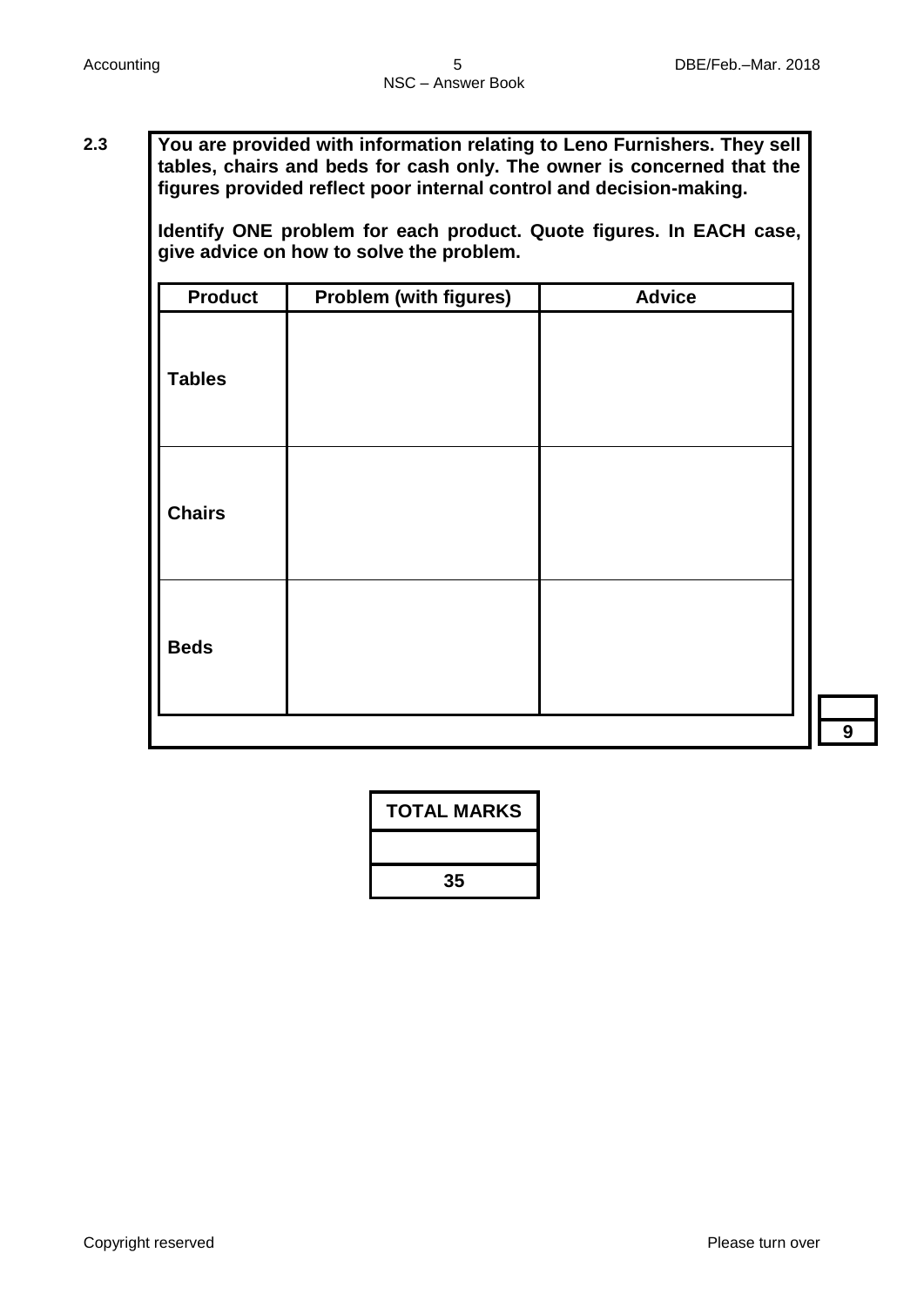**3.1 GLAMOUR DRESS CREATIONS**

#### **3.1.1 PRODUCTION COST STATEMENT FOR THE YEAR ENDED 28 FEBRUARY 2017.**

| <b>Prime cost</b>                        |        |     |
|------------------------------------------|--------|-----|
|                                          |        |     |
| <b>Total manufacturing cost</b>          |        |     |
| Work-in-process (1 March 2016)           | 76 000 |     |
|                                          |        |     |
|                                          |        |     |
| <b>Production cost of finished goods</b> |        | יכי |

**3.1.2 Calculate the net profit for the year ended 28 February 2017.**

### **3.2 LIGHTING SOLUTIONS**

| Calculate the factory overhead cost per unit for the year ended<br>31 December 2017. |  |  |  |  |  |
|--------------------------------------------------------------------------------------|--|--|--|--|--|
|                                                                                      |  |  |  |  |  |
|                                                                                      |  |  |  |  |  |

**7**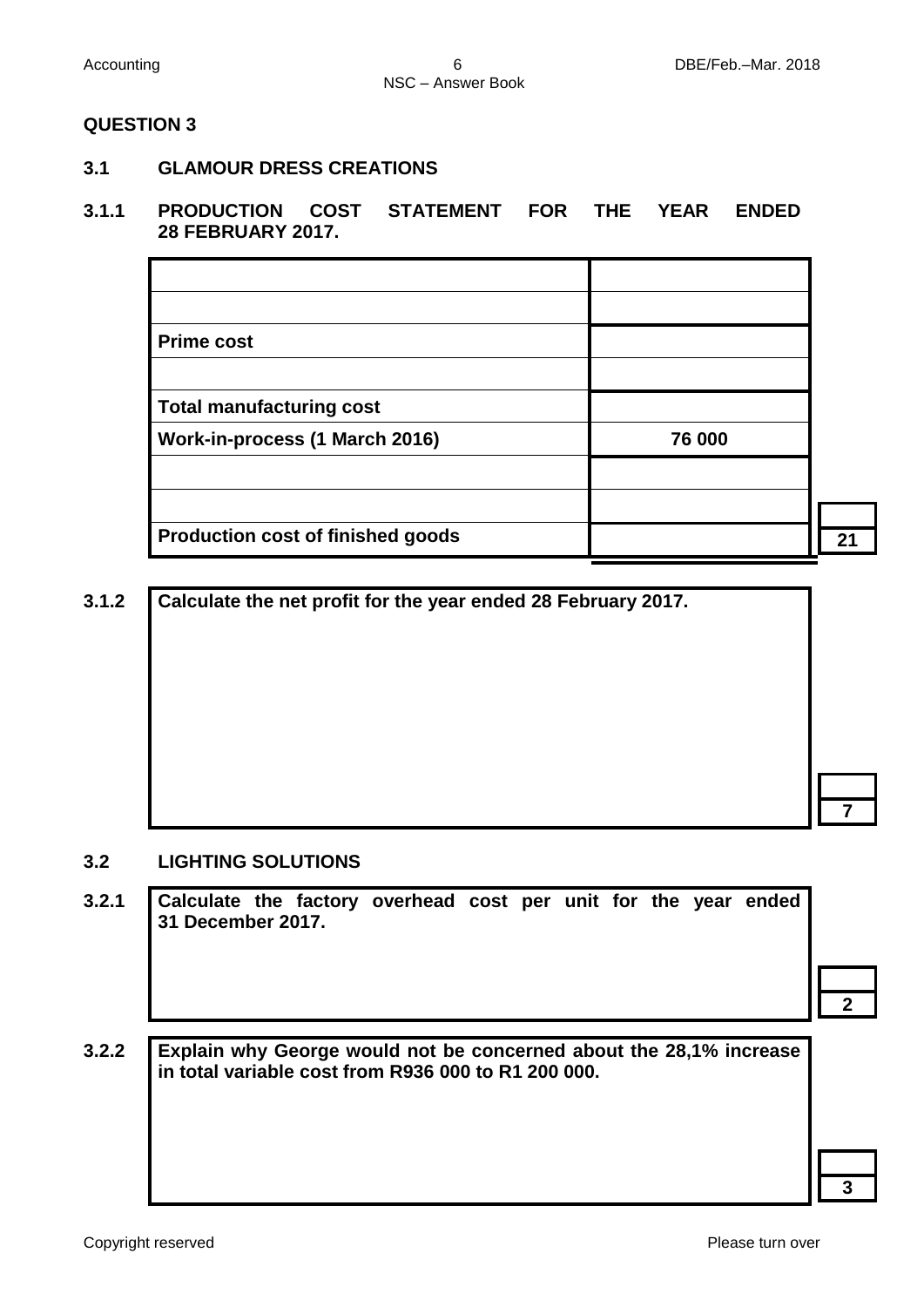**per unit.**

**3.2.3 Give TWO reasons for the increase in the selling and distribution cost** 

**2**

**4**

**4**

| 3.2.4   Calculate the break-even point for the year ended 31 December 2017. |
|-----------------------------------------------------------------------------|

**Comment on the production level for 2017. State TWO points. Quote figures.**

**3.2.5 Lighting Solutions are considering importing raw materials because it is cheaper and of a higher quality. Name TWO aspects that they must consider before finalising their decision.**

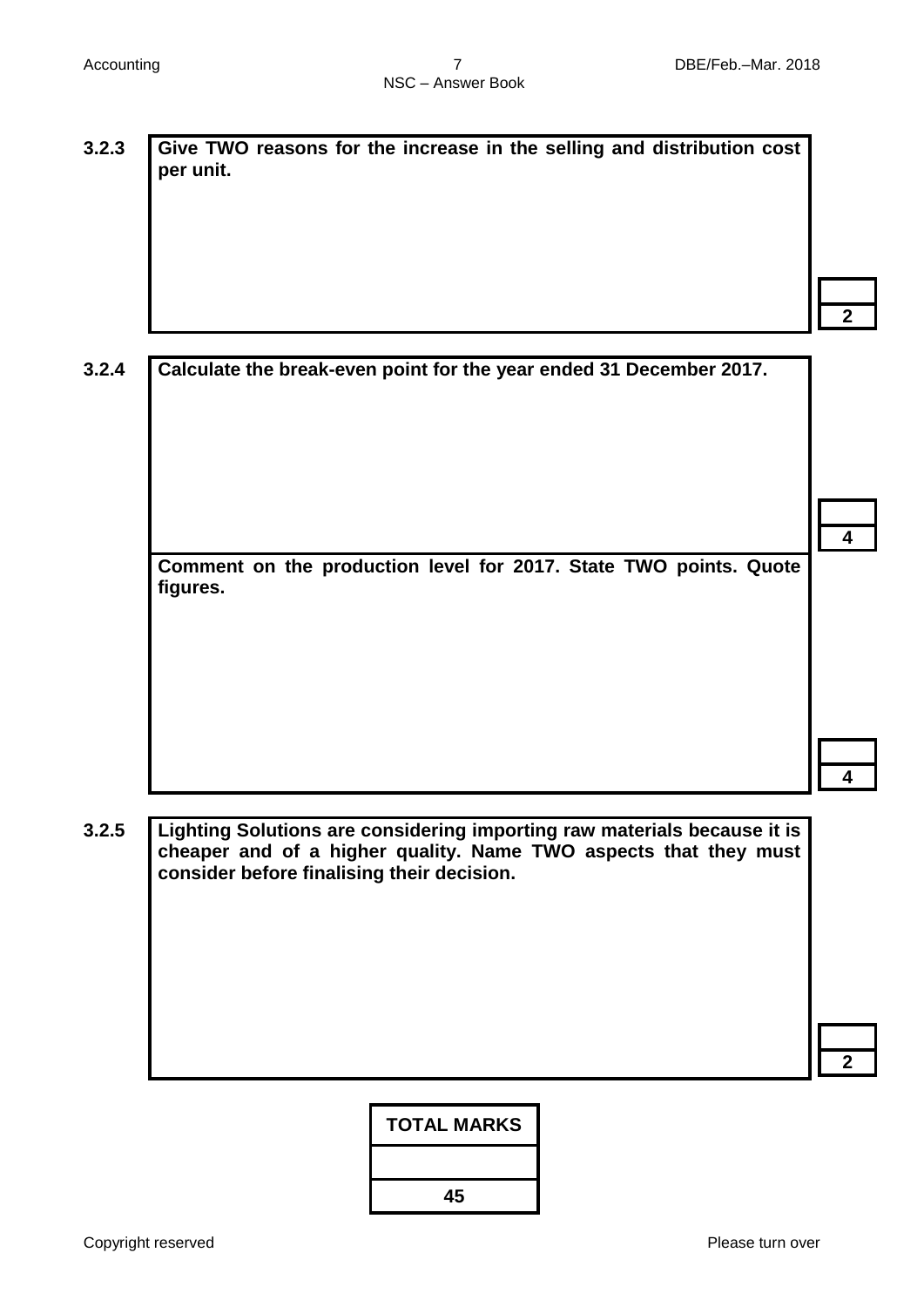**4.1**

**4.1.1 4.1.2 4.1.3 4.1.4 4.1.5 <sup>5</sup>**

### **4.2 ORBIT LTD**

#### **4.2.1**

# **(a) ORDINARY SHARE CAPITAL**

| <b>Authorised</b> |  |   |  |  |  |  |
|-------------------|--|---|--|--|--|--|
| 6 000 000 shares  |  |   |  |  |  |  |
| <b>Issued</b>     |  |   |  |  |  |  |
|                   |  |   |  |  |  |  |
|                   |  |   |  |  |  |  |
|                   |  | О |  |  |  |  |
|                   |  |   |  |  |  |  |

### **(b) RETAINED INCOME**

| Balance on 1 July 2016          | 874 000 |  |
|---------------------------------|---------|--|
|                                 |         |  |
|                                 |         |  |
| <b>Ordinary share dividends</b> |         |  |
|                                 |         |  |
|                                 |         |  |
|                                 |         |  |
| Balance on 30 June 2017         |         |  |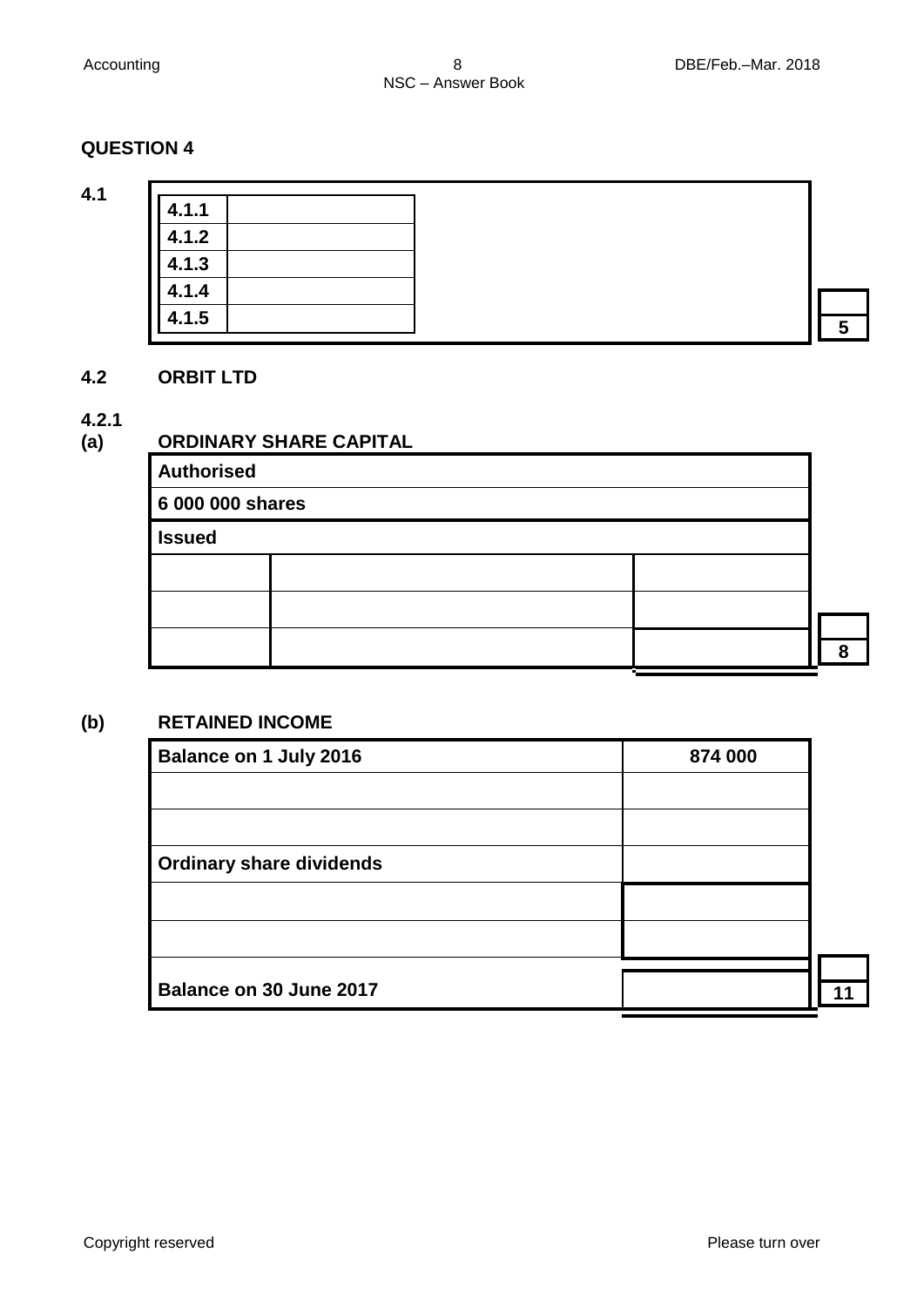## **4.2.2 ORBIT LTD BALANCE SHEET ON 30 JUNE 2017**

| <b>ASSETS</b>                       |         |
|-------------------------------------|---------|
| <b>NON-CURRENT ASSETS</b>           |         |
| <b>Fixed/Tangible Assets</b>        |         |
| <b>Fixed deposit</b>                | 380 000 |
| <b>CURRENT ASSETS</b>               |         |
| <b>Inventory</b>                    | 478 000 |
|                                     |         |
|                                     |         |
| <b>TOTAL ASSETS</b>                 |         |
| <b>EQUITY AND LIABILITIES</b>       |         |
| <b>SHAREHOLDERS' EQUITY</b>         |         |
| <b>Ordinary share capital</b>       |         |
| <b>Retained income</b>              |         |
| <b>NON-CURRENT LIABILITIES</b>      |         |
| <b>Loan: Helping Bank</b>           |         |
| <b>CURRENT LIABILITIES</b>          |         |
| <b>Trade and other payables</b>     |         |
|                                     |         |
|                                     |         |
|                                     |         |
| <b>TOTAL EQUITY AND LIABILITIES</b> |         |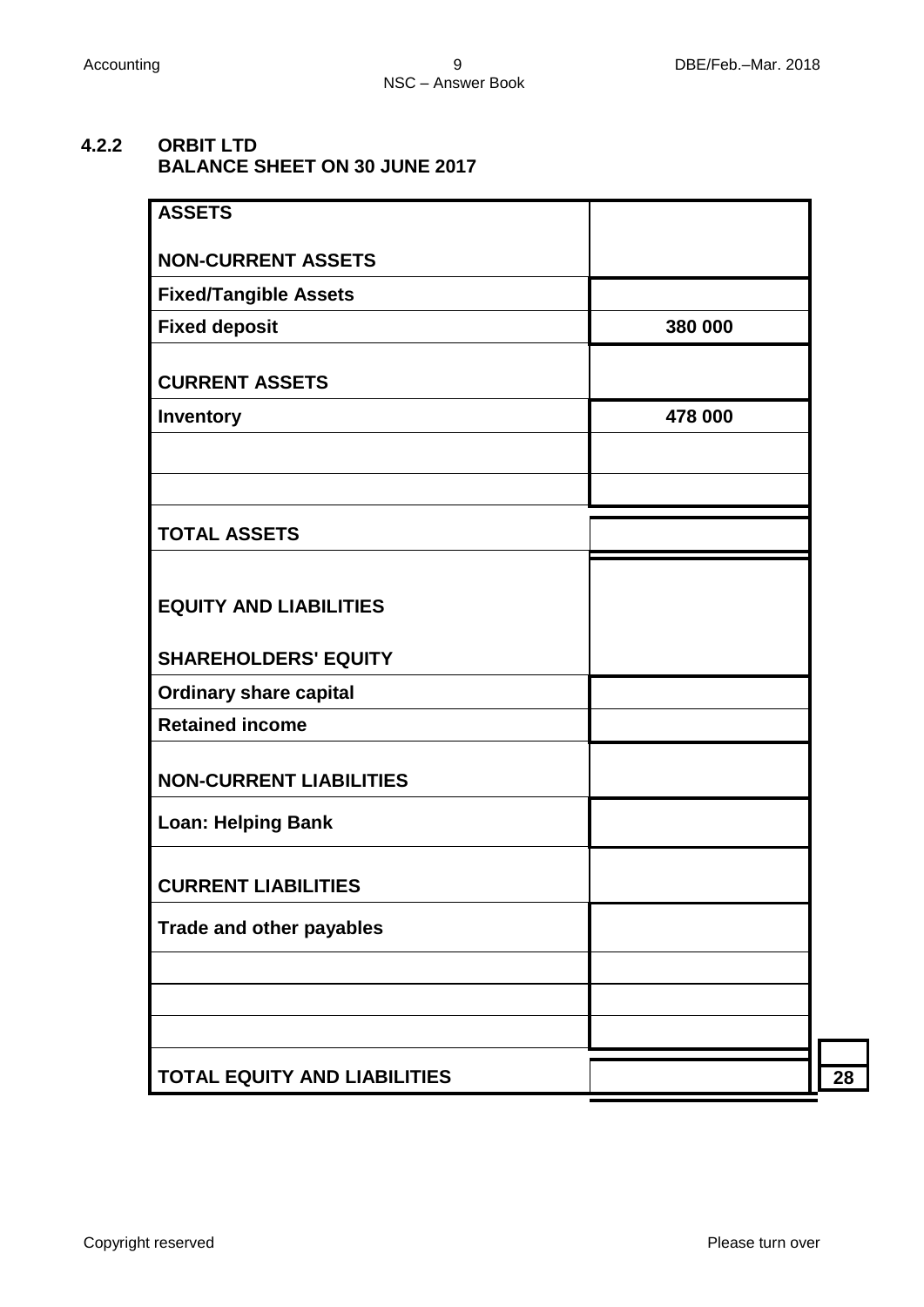**4.2.3 As a shareholder, explain your concern regarding the proposed buy-back of shares. Provide calculations to support your concern.**

**6**

#### **4.3 AUDIT REPORT: DF ENTERPRISES LTD**

| 4.3.1 | ≀∼ັ                                   |  |
|-------|---------------------------------------|--|
|       | $\overline{\phantom{a}}$<br>ـו<br>. . |  |

| (a) | The audit report below indicates a/an (qualified/unqualified) opinion.                         |
|-----|------------------------------------------------------------------------------------------------|
|     |                                                                                                |
| (b) | Explain why the shareholders should be concerned about this audit<br>report. State TWO points. |
|     |                                                                                                |
|     |                                                                                                |

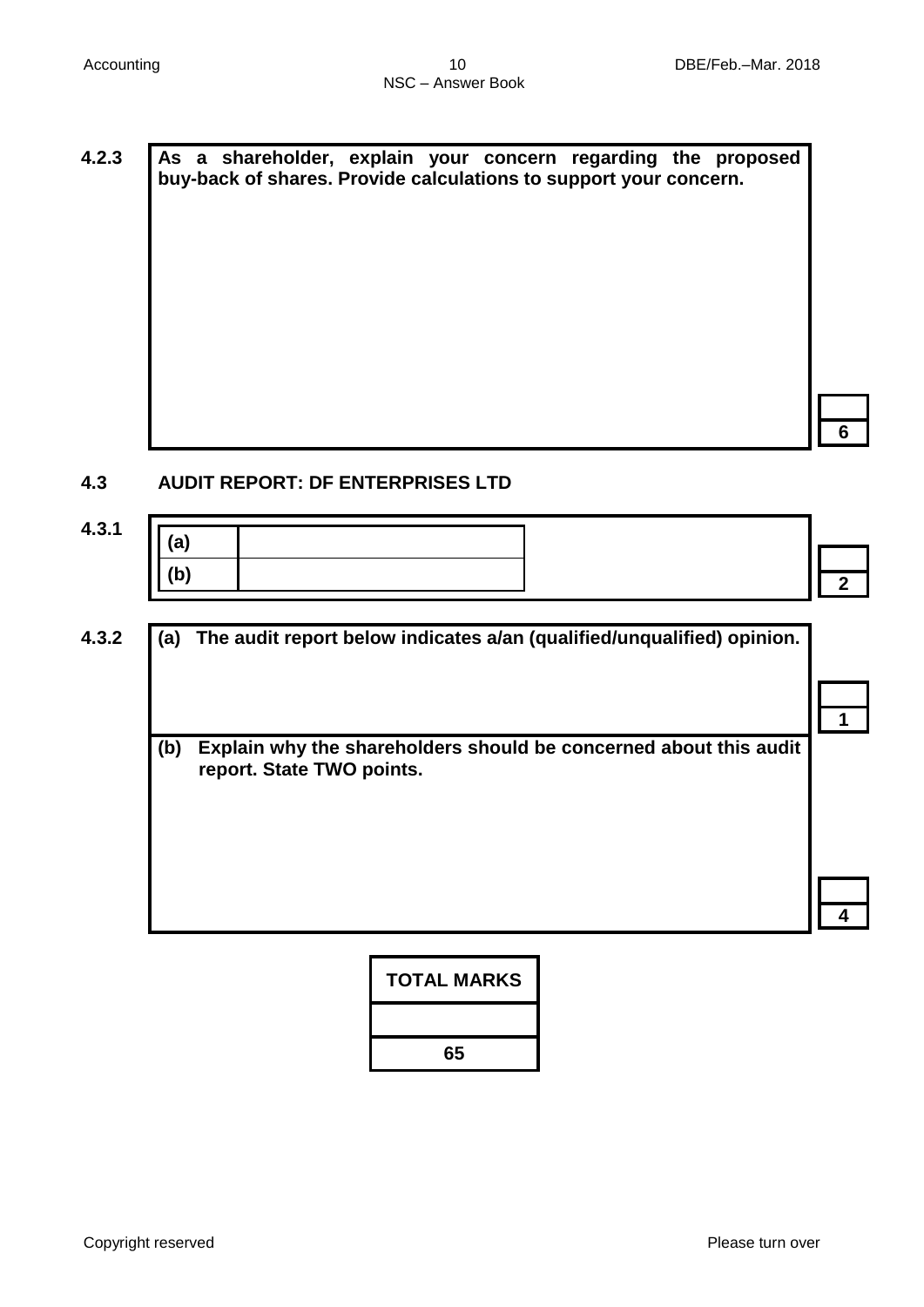| 5.1 | NO. | <b>WORKINGS</b>                         | <b>AMOUNT</b> |
|-----|-----|-----------------------------------------|---------------|
|     | (a) | <b>Additions to buildings</b>           |               |
|     | (b) | <b>Total depreciation on equipment</b>  |               |
|     | (c) | Disposal of equipment at carrying value |               |

| 5.2.1 | <b>WORKINGS</b>                                        | <b>ANSWER</b> |   |
|-------|--------------------------------------------------------|---------------|---|
|       | Calculate the income tax paid.                         |               |   |
|       |                                                        |               |   |
|       |                                                        |               |   |
| 5.2.2 | Calculate the dividends paid.                          |               | 5 |
|       |                                                        |               |   |
|       |                                                        |               |   |
|       |                                                        |               |   |
|       |                                                        |               | 3 |
| 5.2.3 | Calculate the net change in cash and cash equivalents. |               |   |
|       |                                                        |               |   |
|       |                                                        |               |   |
|       |                                                        |               |   |

| <b>CASH EFFECTS OF FINANCING ACTIVITIES</b> |  |
|---------------------------------------------|--|
|                                             |  |
|                                             |  |
|                                             |  |
|                                             |  |
|                                             |  |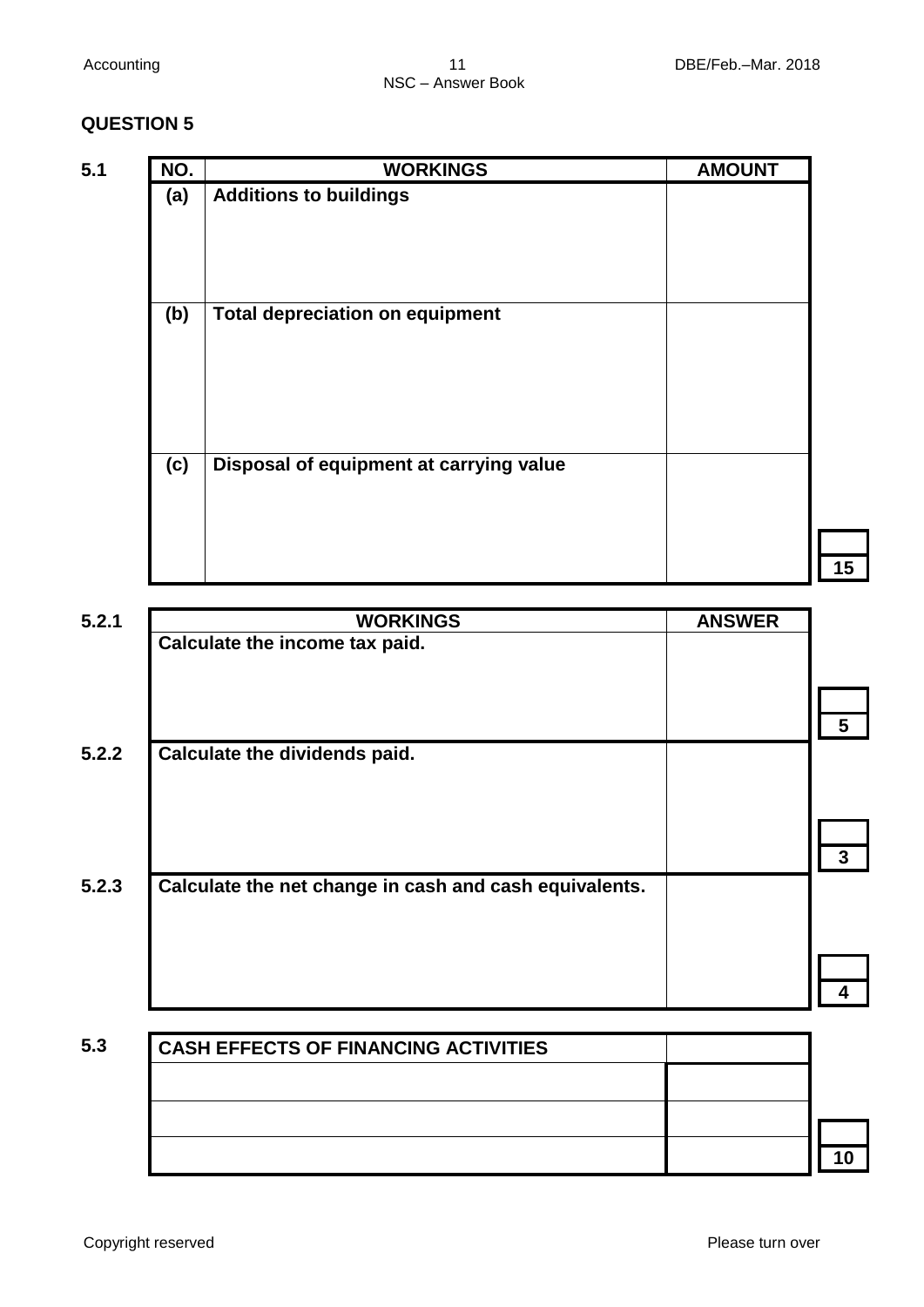| 5.4.1 | Calculate the debt-equity ratio.                                       |   |
|-------|------------------------------------------------------------------------|---|
|       |                                                                        |   |
|       |                                                                        |   |
|       |                                                                        | 3 |
| 5.4.2 | Calculate the earnings per share (in cents).                           |   |
|       |                                                                        |   |
|       |                                                                        |   |
|       |                                                                        | 3 |
|       |                                                                        |   |
| 5.4.3 | Calculate the return on average shareholders' equity (ROSHE).          |   |
|       |                                                                        |   |
|       |                                                                        |   |
|       |                                                                        |   |
|       |                                                                        |   |
|       |                                                                        |   |
|       |                                                                        |   |
|       |                                                                        |   |
| 5.5   | Explain why the directors felt that the 630 cents offered on the       |   |
|       | shares repurchased was a fair price. Quote TWO financial indicators    |   |
|       | with figures.                                                          |   |
|       |                                                                        |   |
|       |                                                                        |   |
|       |                                                                        |   |
|       |                                                                        |   |
|       |                                                                        |   |
|       |                                                                        |   |
|       |                                                                        |   |
|       |                                                                        |   |
|       |                                                                        |   |
| 5.6.1 | The directors revised the dividend pay-out policy for the current      |   |
|       | financial year.                                                        |   |
|       |                                                                        |   |
|       | Calculate the percentage of earnings distributed as dividends for each |   |
|       | year to show this change.                                              |   |
|       |                                                                        |   |
|       |                                                                        |   |
|       |                                                                        |   |
|       |                                                                        |   |
|       |                                                                        |   |
|       |                                                                        |   |
|       |                                                                        |   |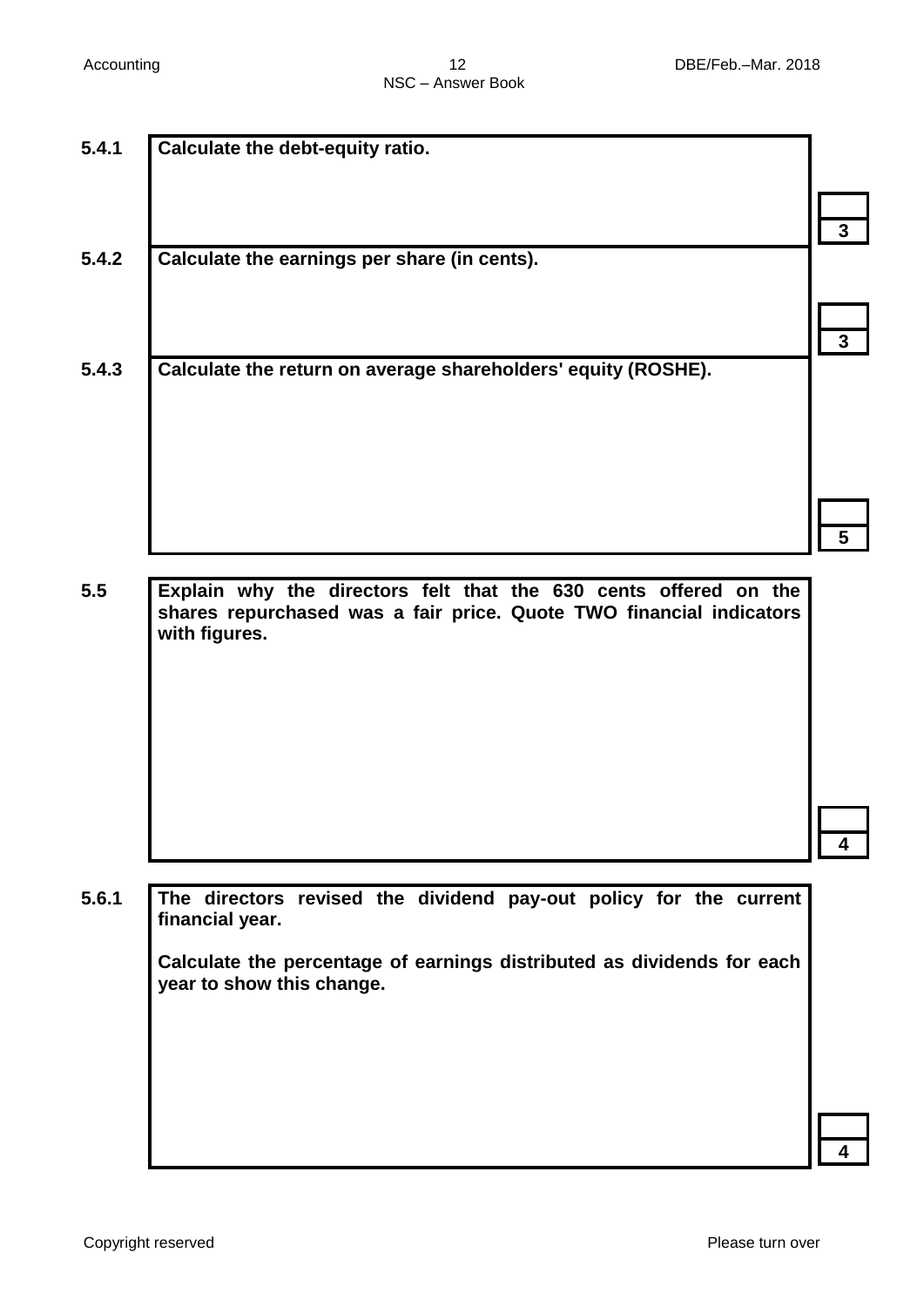| Give ONE reason why the directors took this decision.                        |                                                                        |
|------------------------------------------------------------------------------|------------------------------------------------------------------------|
|                                                                              |                                                                        |
|                                                                              |                                                                        |
| earn. Quote a financial indicator or figure(s).                              | Explain why the shareholders may not be satisfied with the return they |
|                                                                              |                                                                        |
|                                                                              |                                                                        |
|                                                                              |                                                                        |
|                                                                              |                                                                        |
|                                                                              | Apart from the dividends, identify THREE good decisions. Explain the   |
| <b>GOOD DECISIONS</b><br>(with figures)                                      | <b>EFFECT ON COMPANY</b>                                               |
| <b>Decision 1:</b>                                                           |                                                                        |
|                                                                              |                                                                        |
|                                                                              |                                                                        |
| effect of each decision on the company. Quote figures.<br><b>Decision 2:</b> |                                                                        |
|                                                                              |                                                                        |

| <b>TOTAL MARKS</b> |
|--------------------|
|                    |
| 70                 |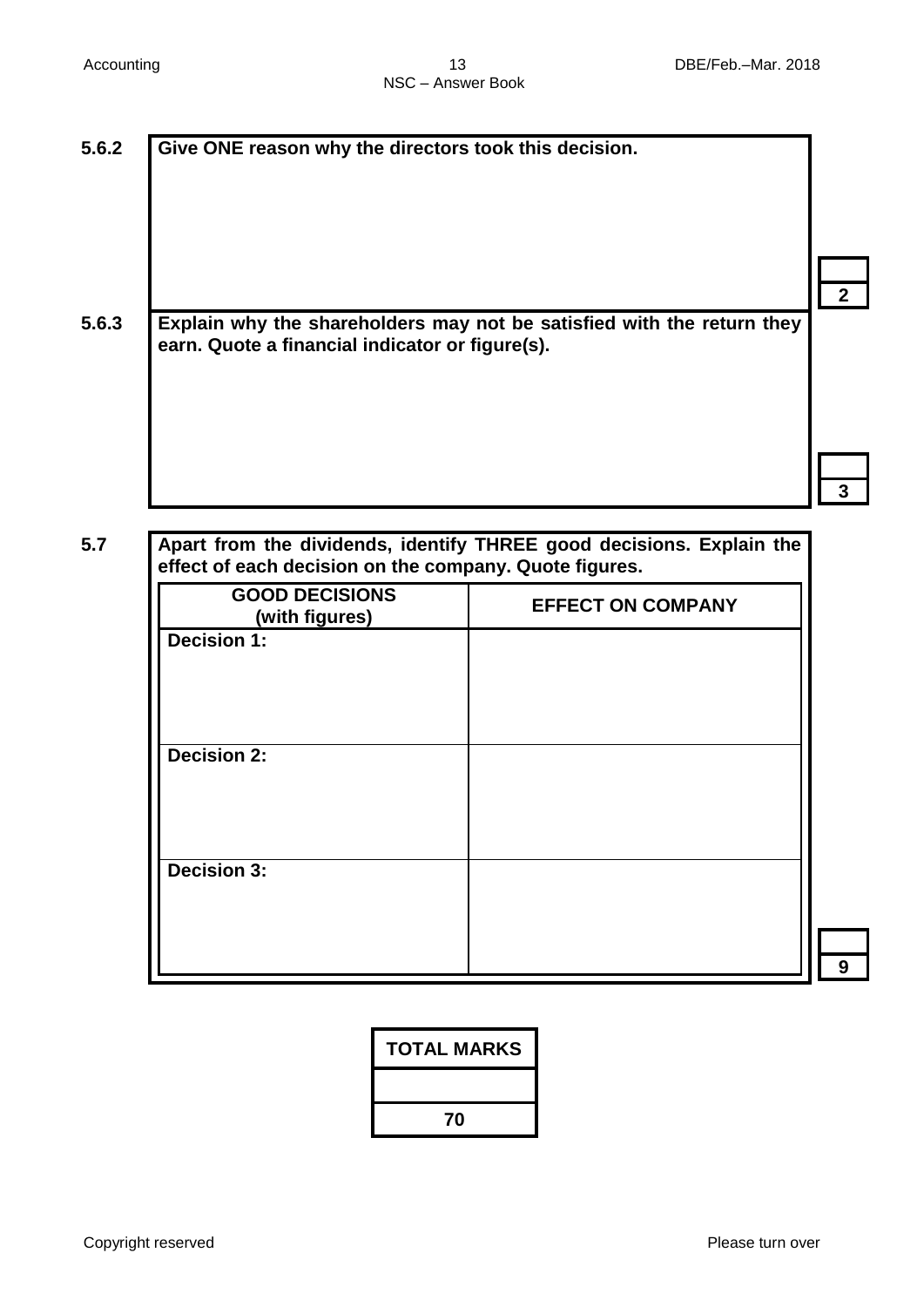┥

┥

 $\overline{\phantom{a}}$ 

# **QUESTION 6**

| 6.1.1 | Calculate the mark-up percentage on spare parts used in the Projected<br><b>Income Statement for March 2018.</b> |              |
|-------|------------------------------------------------------------------------------------------------------------------|--------------|
|       |                                                                                                                  | 3            |
| 6.1.2 | Calculate the % decrease in service fee income expected in April 2018.                                           |              |
|       |                                                                                                                  | $\mathbf{3}$ |
| 6.1.3 | Calculate the additional space (in square metres) the business will rent<br>from April 2018.                     |              |
|       |                                                                                                                  |              |
|       |                                                                                                                  |              |
| 6.1.4 | Calculate the interest rate on the fixed deposit.                                                                |              |
|       |                                                                                                                  |              |
|       |                                                                                                                  |              |
| 6.2   | Comment on the control of stock and explain how Vusi intends to<br>correct this. Quote figures.                  |              |
|       |                                                                                                                  |              |
|       |                                                                                                                  |              |
|       |                                                                                                                  |              |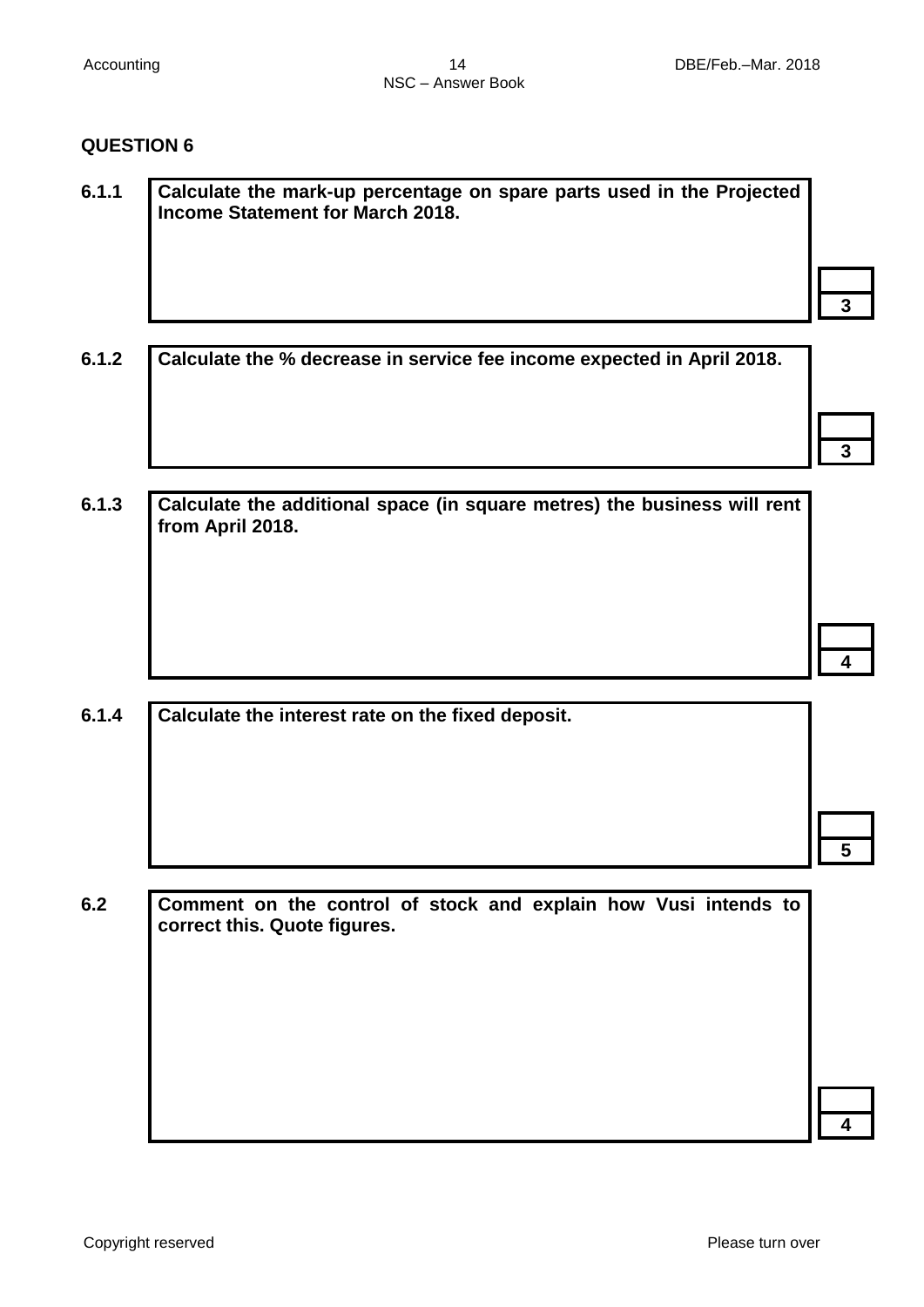**6.3.1 Vusi is thinking of purchasing the business premises rather than renting it. State ONE advantage and ONE disadvantage of this option.**

**Advantage:**

**Disadvantage:**

**4**

**6.3.2 Vusi offers a free delivery service of spare parts to customers, but plans to discontinue this service on 31 March 2018.** 

**State TWO points to support this decision.**

**4**

**6.3.3 Calculate the cost of the new vehicle that he plans to purchase on 1 April 2018.**